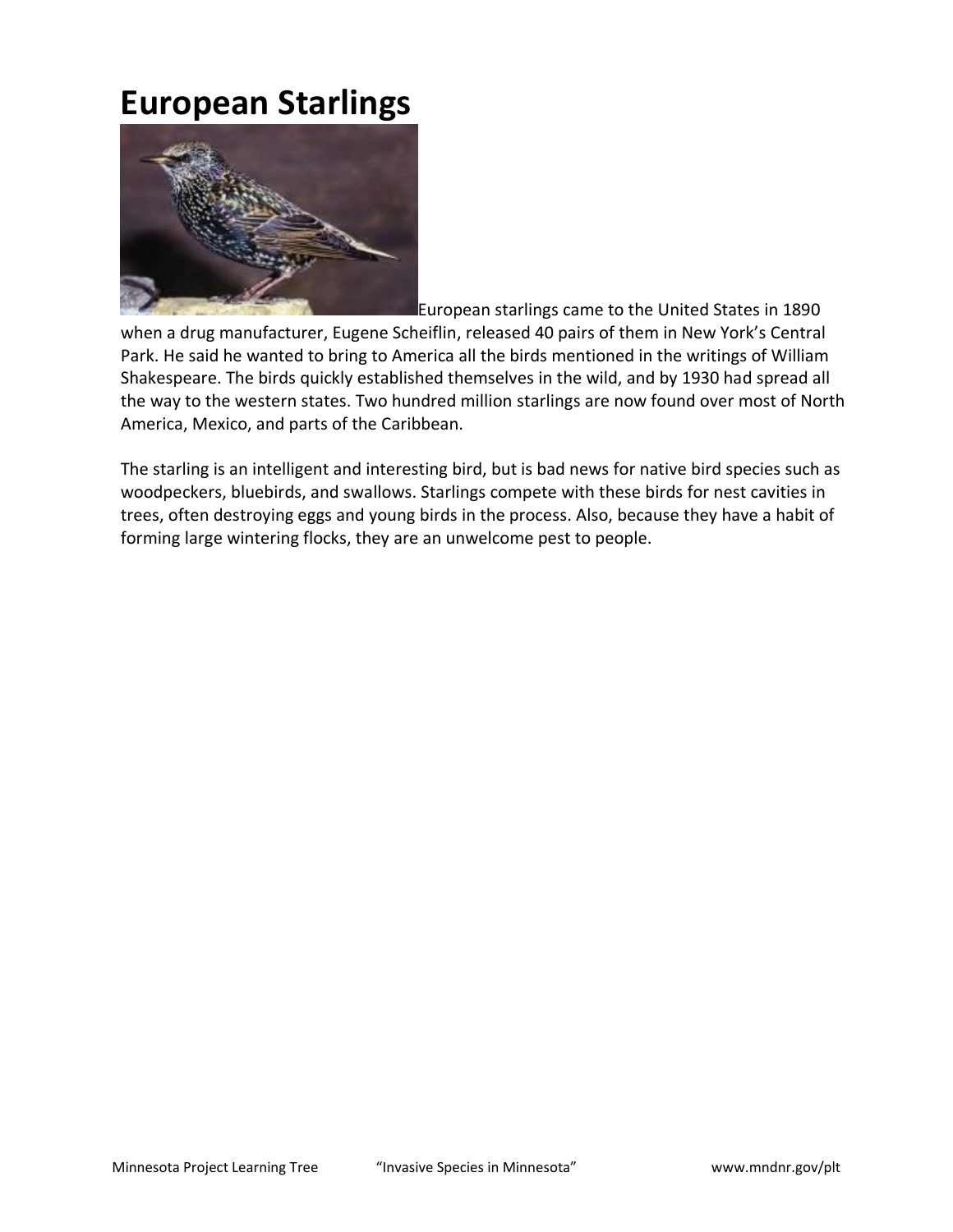# **White Pine Blister Rust**



This disease is caused by the fungus *Cronartium ribicola.*

It infects white pines all over the United States, causing them to loose their branches and die.

The fungus is native to Asia and first came to the United States from Europe in 1898. By that time, the United States had extensively logged its forests for lumber and was looking for ways to replant. Germany and France began supplying young seedlings to the United States for reforestation. Unfortunately, some of these seedlings carried white pine blister rust. Since white pines native to the United States are not naturally resistant to the disease, the disease has spread.

The fungus causes a canker or blister on the branches of the tree. When this canker goes completely around the branch, it causes the branch to die off. Trees that loose many branches weaken and eventually die.

White pine blister rust does not spread from pine tree to pine tree, but requires a currant, blackberry, or gooseberry plant to complete its reproduction cycle. To prevent the spread of this disease, people have removed these plants from the area and have used genetic engineering to develop more resistant trees.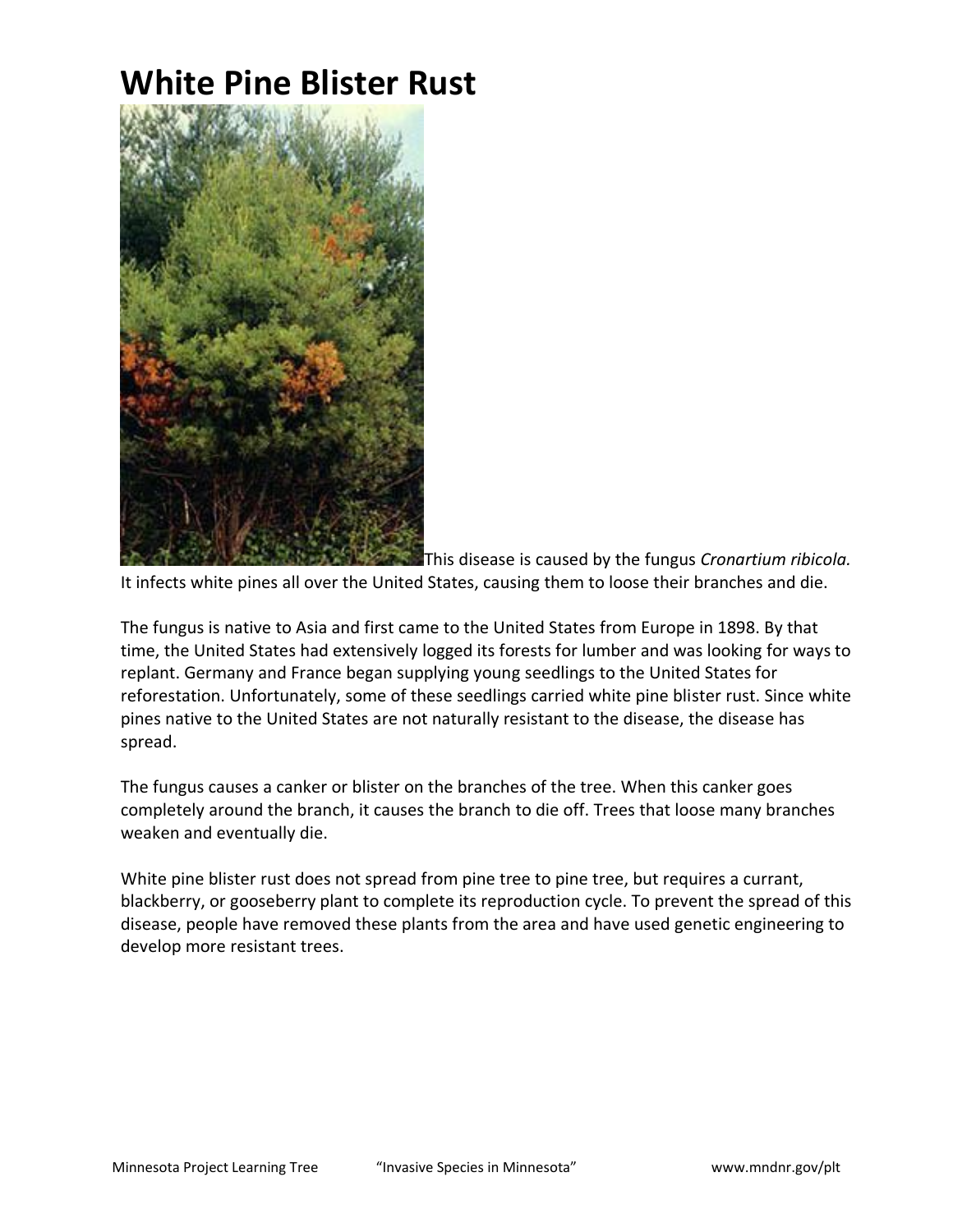# **Gypsy Moths**



Gypsy moths were first brought to the United States

in 1869 by a scientist who wanted to see if he could use them to produce silk. By accident, several of the caterpillars blew off the window sill of his home in Massachusetts and escaped. Twenty years later, there was a gypsy moth outbreak in the surrounding areas. Today the gypsy moth is one of the most damaging forest pests in Northeastern United States, removing the leaves from millions of acres of trees each year.

Tree damage is caused by the insect larvae, or caterpillars, which emerge from their eggs beginning in early spring. The larvae move to the leaves of trees and begin to eat and eat and eat.

Gypsy moth caterpillars are not fussy eaters. While they prefer oak, maple, and elm tree leaves, they will feed on approximately 500 different plants. When food is scarce, the larvae will eat almost any vegetation.

Gypsy moths are spread in two different ways. Newly hatched caterpillars spin short lengths of silken thread, which allow them to be blown by the wind. But, most new outbreaks occur because people move their outdoor household belongings – cars, RVs, firewood, lawn furniture, and the like – to new places, not knowing that they hold gypsy moth eggs.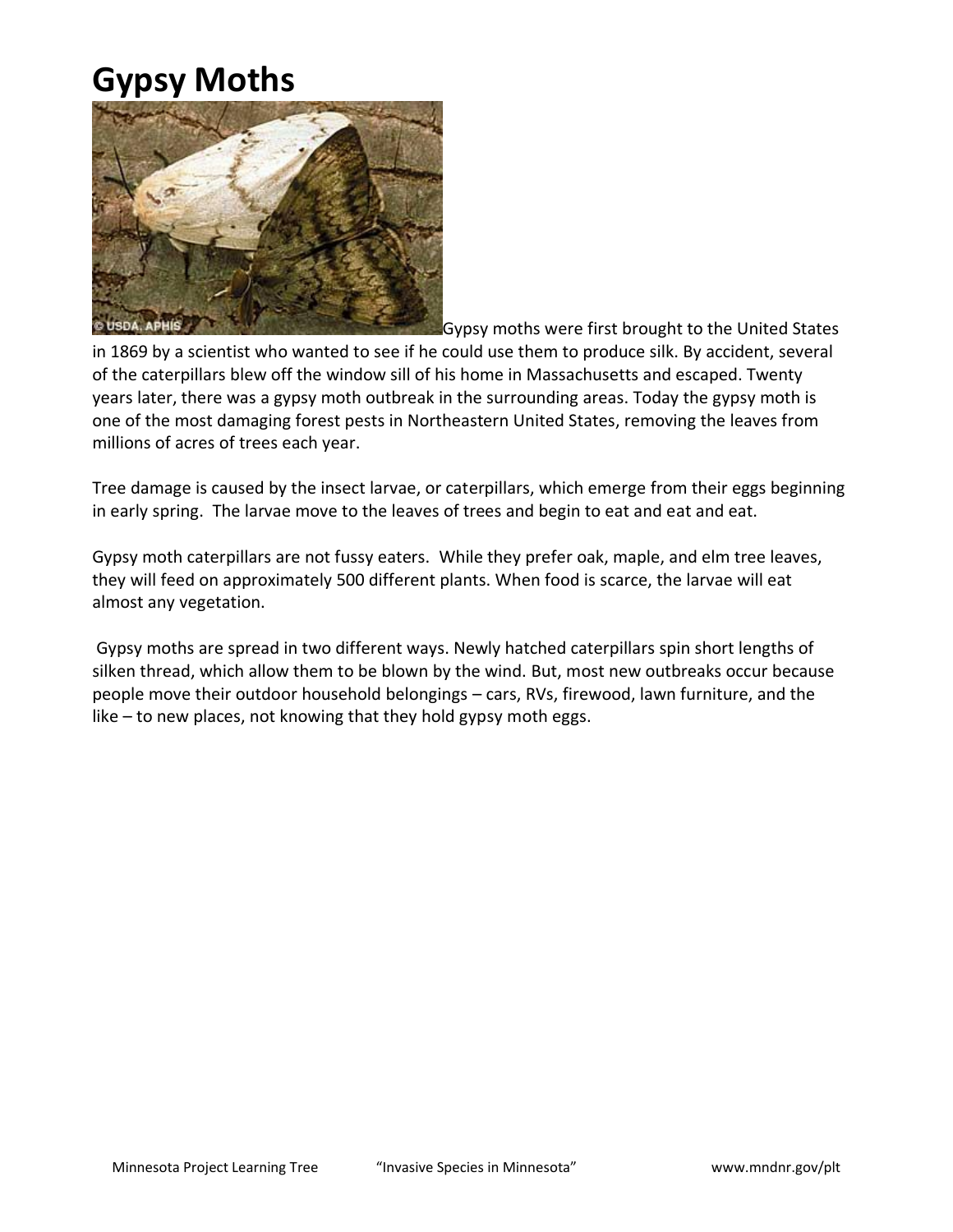# **Common Buckthorn** *(Rhamnus cathartica)* and **Glossy**

**Buckthorn***(Frangula alnus)*



**MNSDNR Buckthorn was first brought to** Minnesota from Europe in the mid-1800s as a very popular hedging material. Shortly after its introduction, it was found to be quite invasive in natural areas of all types. The nursery industry stopped selling it in the 1930s, but many buckthorn hedges may still be found in older neighborhoods throughout Minnesota.

Buckthorn is a problem because it:

- Out-competes native plants for nutrients, light, and moisture
- Degrades wildlife habitat
- Threatens the future of forests, wetlands, prairies, and other natural habitats
- Contributes to erosion by shading out other plants that grow on the forest floor
- Serves as host to other pests, such as crown rust fungus and soybean aphid
- Forms an impenetrable layer of vegetation
- Lacks "natural controls" like insects or disease that would curb its growth

Both cultivars are listed as restricted noxious weeds in Minnesota, making it illegal to import, sell, or transport.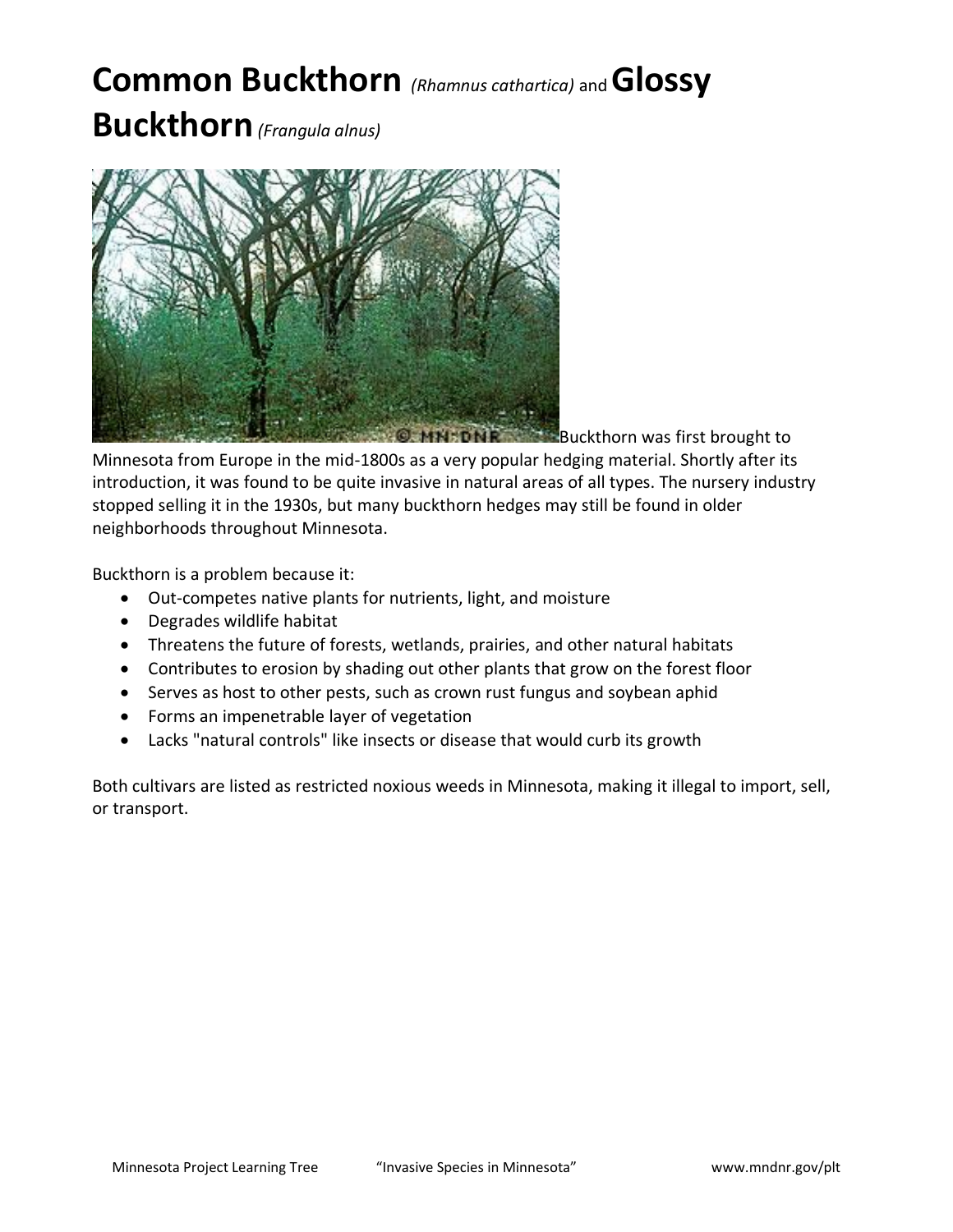# **Eastern larch beetle**



*A swath of Minnesota's forest heavily impacted by eastern larch beetle. Photo by Marc Roberts, USDA Forest Service.*

Eastern larch beetle (ELB) is a native bark beetle infesting tamarack (eastern larch) at unprecedented levels throughout the tree's range.

Adults emerge in late spring and bore into the trunk to feed, mate, and lay eggs. After eggs hatch, larvae tunnel throughout the phloem, creating feeding galleries that eventually cut off water and nutrient flow, killing the tree.

Historically in Minnesota, ELB produced localized outbreaks that lasted only a few years. However, [climate change](http://www.myminnesotawoods.umn.edu/2016/04/11301/) has lengthened the growing season, increasing reproductive success and allowing the beetle population to increase at faster rates than in the past. As of 2017, Minnesota is in its 17th consecutive year of ELB outbreak, and currently has more than 440,000 acres with affected forest tamarack. There is no indication that the outbreak is subsiding.

#### **Location**

Eastern larch beetle occurs anywhere tamarack is found across the northern United States and Canada.

#### **Identification**



*Eastern larch beetle galleries under tamarack bark. Photo by Steven Katovich, USDA Forest Service, Bugwood.org*

Vertical galleries with many perpendicular branches are the identifying characteristics of eastern larch beetle infestation. Infested tamarack often looks reddish in late winter, as woodpeckers remove outer bark to feed on beetle larvae in the reddish inner bark.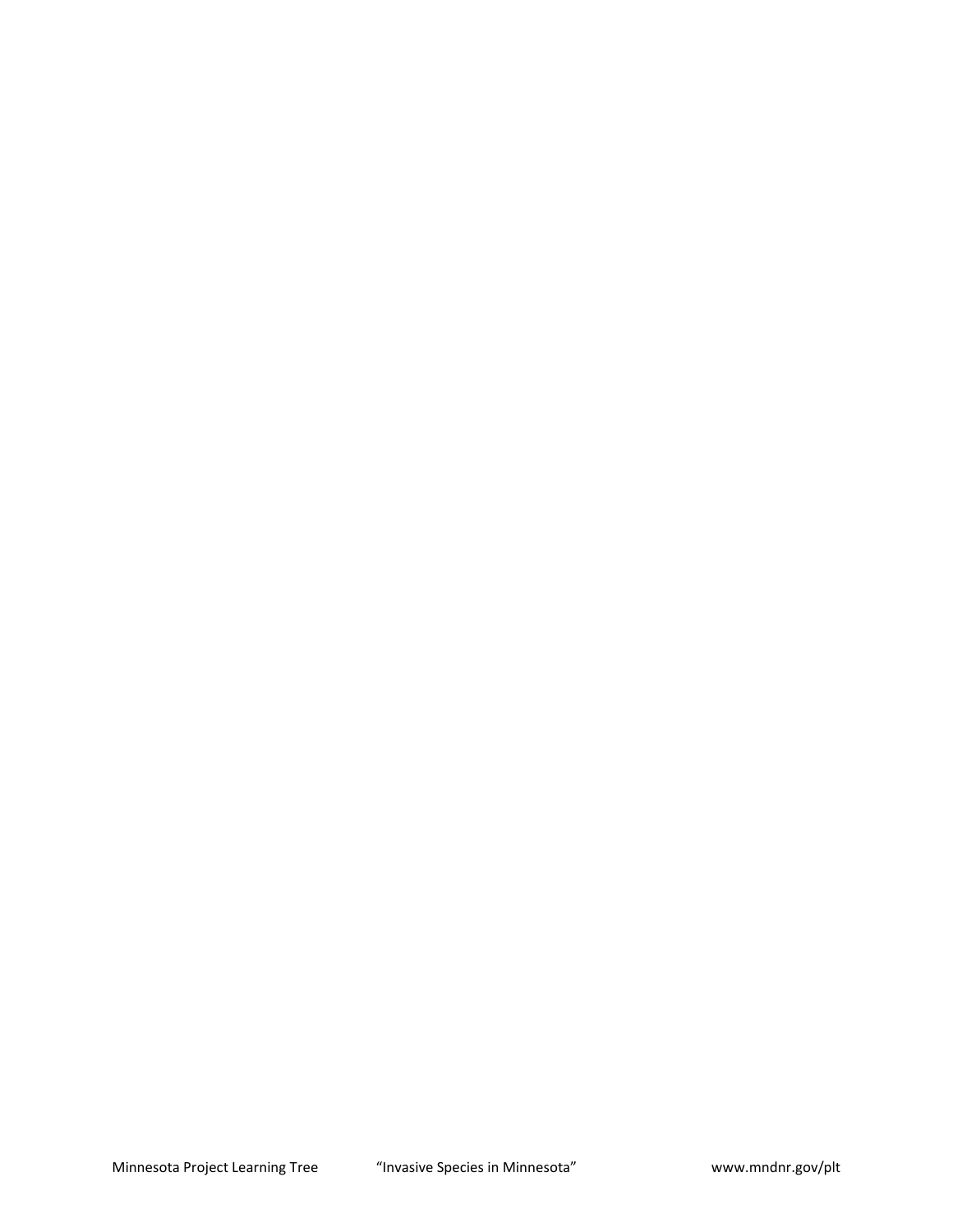# **Sudden Oak Death**

#### **Scientific name:** *Phytophthora ramorum*

#### **Native range:** unknown

Sudden oak death is regulated at the state and federal level. States with known infections and USDA Animal and Plant Health Inspection Service regulate the movement of host nursery stock from infected nurseries to prevent the movement of sudden oak death to other areas.

#### **Distribution**

Sudden oak death was first officially reported in California in 2000 and was found in Europe around the same time. However, it is not clear that it originated in North America or Europe. In the U.S., sudden oak death is now known to occur in California, Oregon and Washington. Although the primary impact has been on oak, many other plants can carry sudden oak death and the importation of infected plants could introduce the pathogen to new areas.

#### **Biology**

Sudden oak death does well in cool, wet climates like can be found in coastal northern California. Nurseries appear to also provide suitable habitat. In Minnesota, greenhouses and nurseries are likely at greatest risk for problems with sudden oak death. Once a nursery is infected with sudden oak death it has proven difficult to eradicate and can affect a nurseries ability to export and sell plants.

The fungal pathogen likely spreads between plants during rainfalls or watering, when fungal spores are splashed by water drops. After entering a tree through its leaves, the fungus moves through the bark, killing phloem and cambium tissue that transports food throughout the plant. Eventually the fungal infection makes its way around the entire trunk, girdling and killing the tree. Secondary pests (insects) can also attack the stressed plant, causing further damage by reducing the flow of water at the surface.

#### **Identification**

Sudden oak death was first named after the short period (six to eight weeks) it takes for infected oaks leaves to turn from green to brown. The most likely way that sudden oak death would occur in Minnesota is after importation of infected plants. Identifying sudden oak death is not easy and will require expert laboratory analysis.

A number of other more likely problems affect oak trees in Minnesota and should be considered when diagnosing potential problems:

- [Oak Wilt](http://www.extension.umn.edu/environment/trees-woodlands/oak-wilt-in-minnesota/) is a common problem for oak trees in southeastern Minnesota and the Twin Cities Region.
- [Bur oak blight](http://www.myminnesotawoods.umn.edu/2010/09/bur-oak-blight-bob-in-minnesota/) is a recently discovered problem and has been confirmed to occur throughout Minnesota.
- Other *[Phytophthora](http://forestpathology.cfans.umn.edu/PhytophthoraMinnesota.htm)* species besides sudden oak death can also impact oaks and other trees in Minnesota.

For help diagnosing problems on oak trees, consult the University of Minnesota "What's Wrong With my Plant?" for [oaks](http://www.extension.umn.edu/garden/diagnose/plant/deciduous/oak/).

#### **What Can I Do?**

Contact the Minnesota Department of Agriculture via [Arrest the Pest](https://www.mda.state.mn.us/en/plants/pestmanagement/arrestthepest.aspx) if you suspect you have found Sudden Oak Death.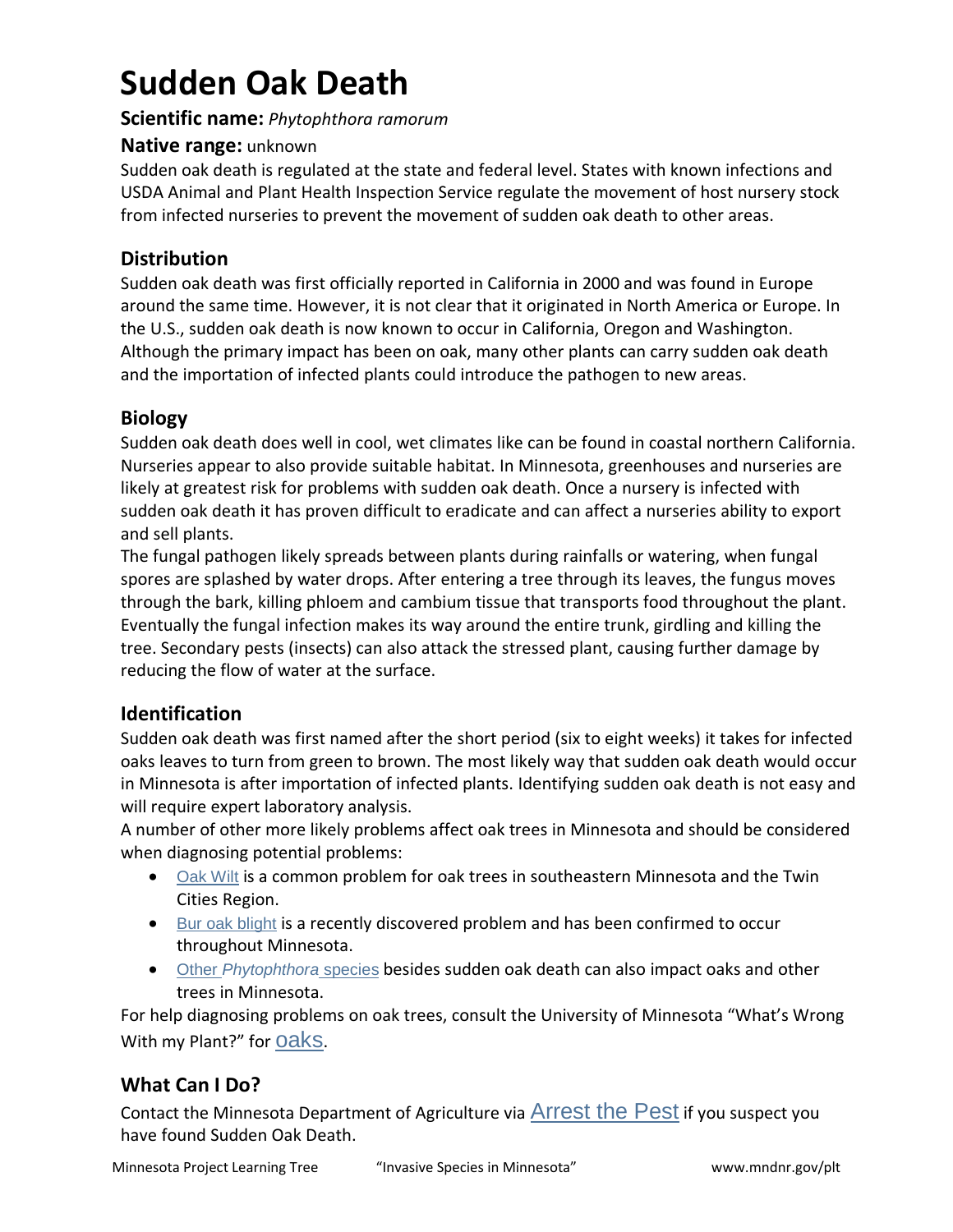### **Garlic mustard** *(Alliaria petiolata)*



**TUGA1380161** This biennial herbaceous plant has weak single stems 12 - 36" high in

its second and flowering year. It is the only plant of this height blooming white in wooded environments in May. It is considered a severe ecological threat because it spreads into high quality woodlands, uplands, and floodplain forests, not just into disturbed areas. Once infested, invaded sites undergo a decline on native herbaceous cover within 10 years, which thereby alters the habitat suitability for native insects, birds, and mammals.

In a May, 2006, peer-reviewed publication, researchers report that garlic mustard interrupts the mutually beneficial relationships that many forest trees have with specifically arbuscular mycorrhizal fungi (AMF) by interfering with germination of fungal spores. Tree seedlings depend strongly on AMF. The researchers comment: "By killing off native soil fungi, the appearance of this weed in an intact forest could stifle the next generation of dominant canopy trees. It could also invite other native and nonnative weedy plants that currently grow in low-AMF habitats, such as those disturbed by logging or development."

This European exotic now occurs in 27 midwestern and northeastern states and in Canada. The Minnesota Department of Agriculture has categorized garlic mustard as a Prohibited Noxious Weed in Minnesota.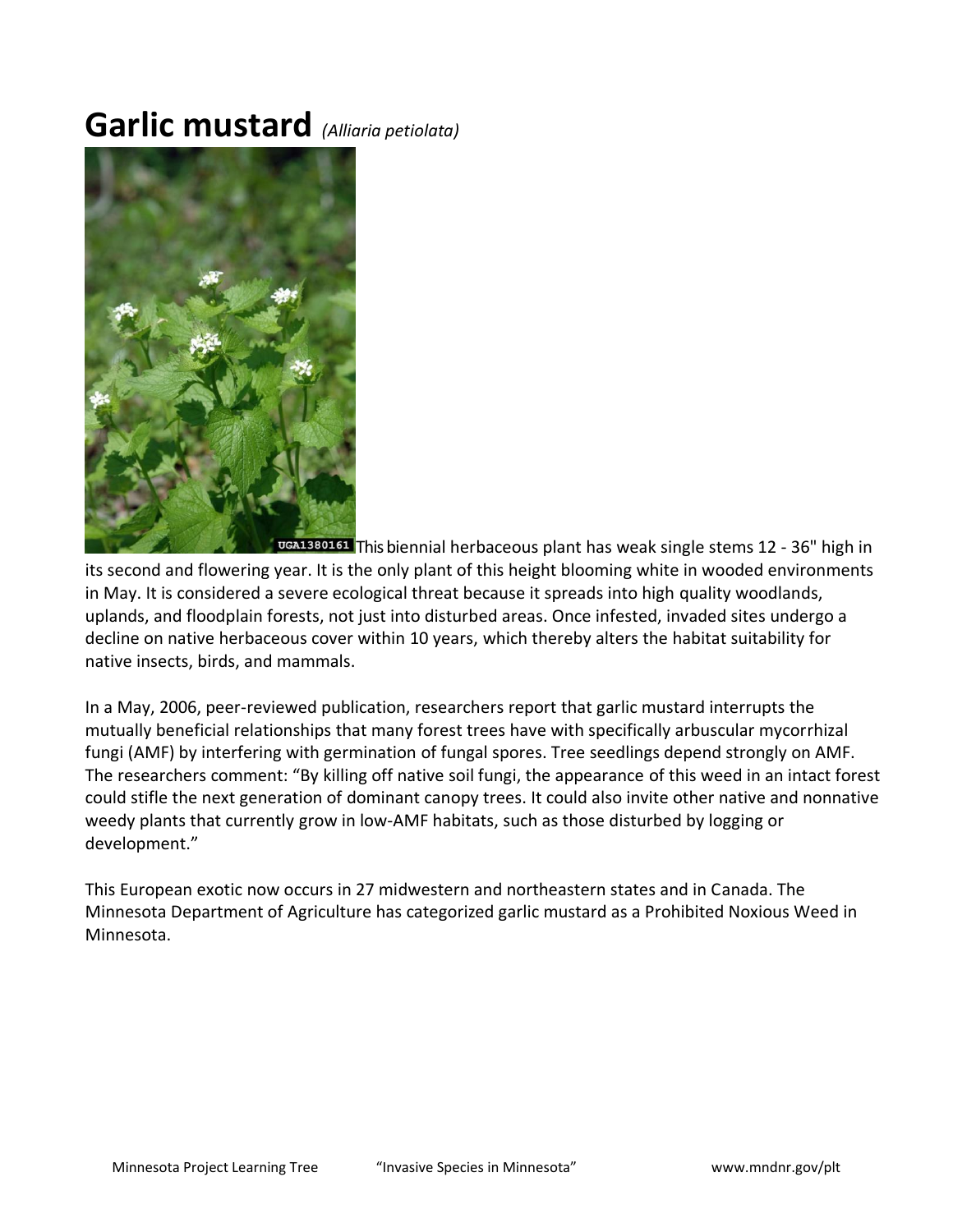# **Emerald Ash Borer**



Emerald ash borer (EAB) is a nonnative invasive insect that destroys ash trees. The adults are small, iridescent green beetles that live outside of trees during the summer months. The larvae are grub or worm-like and live underneath the bark of ash trees. Trees are killed by the tunneling of the larvae under the tree's bark.

EAB kills **ash trees**, and it does so in great numbers. Already it has killed millions of ash trees in North America. EAB will have a huge effect on Minnesota's landscape and the 998 million ash trees that grow in our cities and forests.

A quarantine has been placed on Ramsey, Hennepin, Houston, and Winona counties to help slow the spread of EAB to other areas. It's against the law to move the following items out of EAB-quarantined counties:

- Firewood from hardwood trees
- Entire ash trees
- Ash limbs and branches
- Ash logs or untreated ash lumber with bark attached
- Uncomposted ash chips and uncomposted ash bark chips greater than 1 inch in two dimensions.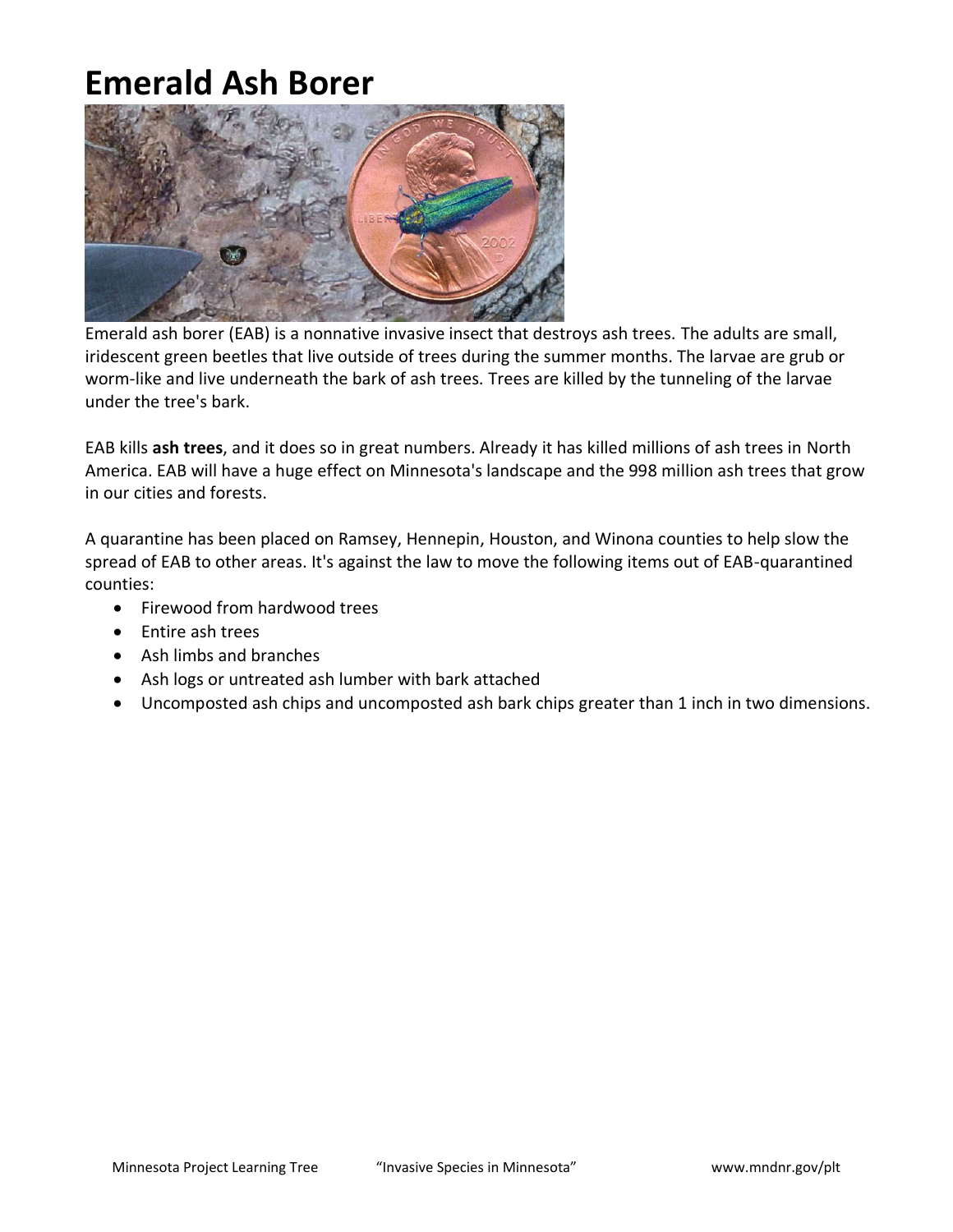### **Zebra Mussels**

![](_page_9_Picture_1.jpeg)

Zebra mussels first came to North America in the 1980s as stowaways in cargo ships. Large cargo ships are often top-heavy if they are not fully loaded, so people pump water into their holds to stabilize them for long ocean voyages. This *ballast water*, which may contain billions of tiny plants and animals, is then pumped out at the destination port. Scientists believe this is how zebra mussels first made their way to North America from their native waters in Western Asia.

Zebra mussels begin their lives as tiny swimming larvae, which are carried by water currents. As they mature, the larvae attach themselves to hard substances like rocks, other mussels, logs, boat hulls, and even the inner walls of pipes. They are a major problem for power plants, public water systems, and other water users because they accumulate very thickly. In Lake Erie, 700,000 mussels per square yard have been found in some utility water intake pipes.

Mussels feed by filtering water and removing plankton (tiny plants and animals) from it. The water in invaded lakes looks very clean after Zebra mussels take over because they have finer filters than native populations. The problem is that they can filter out all the plankton from a lake or stream, leaving nothing for native animal species to eat.

One adult zebra mussel may release up to a million eggs each year! Adults can also reattach themselves if they break off, and can survive out of water for days by closing their valves and slowing their metabolism. Zebra mussels can move to new locations as larvae, and when adults attach to boat hulls, anchors, or ropes.